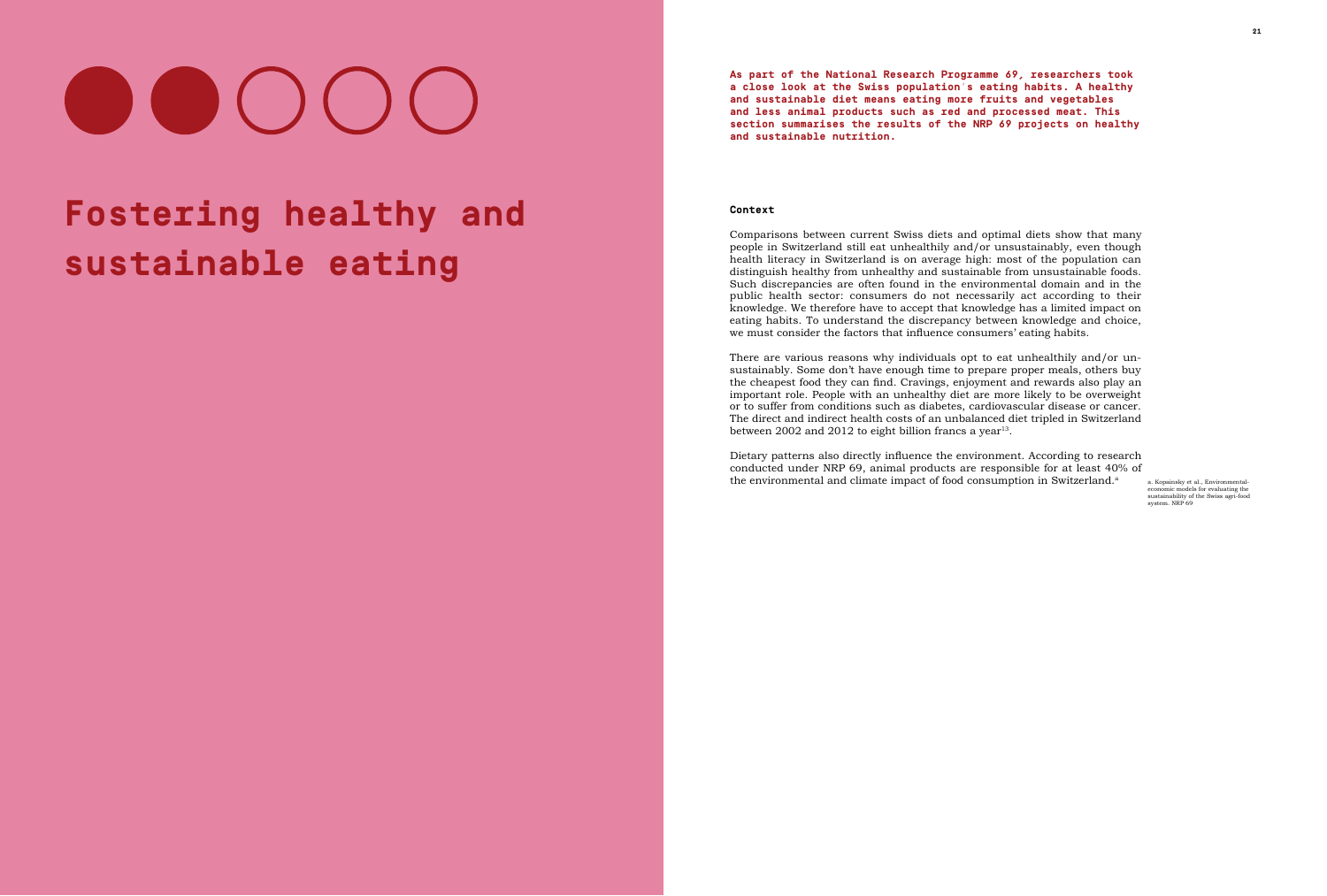### **Fostering healthy and sustainable eating 22 23 The health costs of an unbalanced diet**

The project "Toward healthy and sustainable diets in Switzerland<sup>"b</sup> was undertaken as part of NRP 69. It took a close look at the Swiss population's eating habits.

The direct and indirect health costs of an unbalanced diet tripled in Switzerland between 2002 and 2012.

On average, men eat more meat than women do. Furthermore, people in French-speaking Switzerland and Ticino tend to eat less healthily than people in the German-speaking parts of the country<sup>b</sup>, although eating habits in French-speaking Switzerland improved slightly in overall terms between 1993 and 2014 $^{\circ}$ .



One characteristic of the Swiss population is that there is a less significant divide between the dietary habits of people from different socio-economic groups than in other countries. In general, the inhabitants of Switzerland should eat more fruit, vegetables, wholegrain foods, nuts and pulses, while consuming less animal products such as red and processed meat.

The project "Social inequality" $\rm ^\circ$  investigated the eating habits of people living in Western Switzerland and identified reasons that deter people from eating healthily. Fewer than 40% of respondents in the Swiss Health Survey still view high food prices as an obstacle to a healthy diet.

Other reasons for not adopting a healthy dietary profile were frequently cited, including a fondness for indulgent food, time pressure, the constraints of daily life or a lack

Because it is difficult to change the many personal reasons that motivate eating habits, the researchers of the "Social inequality" project<sup>c</sup> suggest selecting extensive measures that do not focus on specific population groups. They recommend reducing the price of healthy foodstuffs, particularly fruits and vegetables, for example by fostering domestic production.

Of the Swiss working population, approximately one million eat in a staff restaurant or canteen during the  $week<sup>14</sup>$ . Organisations with catering facilities therefore have considerable influence on the health of a large portion of the country's population.

Two NRP 69 projects have developed various ideas that companies could apply to encourage healthier food intake among their staff. Their results could help us move a step closer to the goal of ensuring that people eat healthy food at their workplaces, as envisioned in the action plan for the Swiss Nutrition Strategy.

c. Pedro Marques-Vidal et al., Dietary intake in the Swiss French-speaking population: Socio-economic determinar of dietary intake in the Swiss French-speaking population [NRP 69](http://www.nrp69.ch/en/projects/how-can-healthy-products-remain-affordable/project-social-inequality)

b. Suren Erkman et al., Tipping points towards healthy and sustainable Swiss diets: Assessing prescriptions, practices [and impacts. NRP 69](http://www.nfp69.ch/en/projects/cross-cutting-projects/project-dietary-transition)

of willpower.

**Making healthy food cheaper**

**Encouraging healthy eating in the workplace**

#### **More fruits and vegetables, less meat**

[c. Ibid.](http://www.nrp69.ch/en/projects/how-can-healthy-products-remain-affordable/project-social-inequality)

[c. Ibid.](http://www.nrp69.ch/en/projects/how-can-healthy-products-remain-affordable/project-social-inequality)

[b. Ibid.](http://www.nfp69.ch/en/projects/cross-cutting-projects/project-dietary-transition)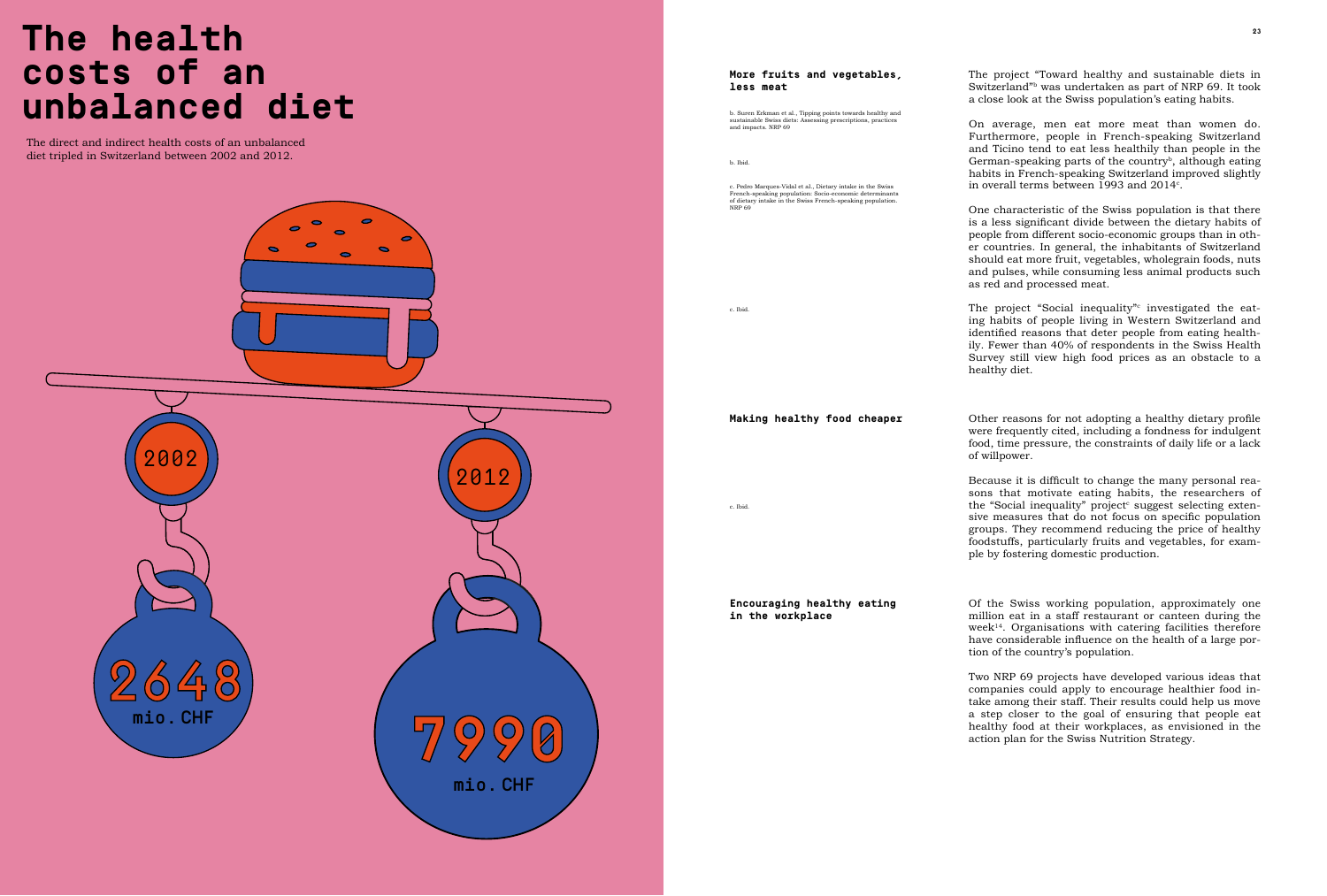d.Sigrid Beer-Borst et al., Environmental and educational intervention in communal catering to lower salt intake in<br>the Swiss working population. NRP 69

The "Salt consumption" project<sup>d</sup> explored ways of encouraging the Swiss population to take up a balanced, less salty diet. Nowadays people's salt intake largely exceeds the five grammes a day recommended by the World Health Organization.

#### **Activating health motivators with environmental incentives**

The researchers studied seven different organisations with staff restaurants in German-speaking Switzerland using a two-sided approach. On the one hand, they sensitised employees of the organisations to the issue by educating them about nutrition, which they then followed up with quarterly health checks. On the other hand, they assisted catering teams in planning and implementing measures to reduce the salt content of the meals they usually provide.

Although the standard plated menus contained almost as much salt at the end of the one-year intervention as initially measured (median salt content 4.4 instead of 4.5 grammes per serving), average salt intake of intervention participants fell from 8.7 to 8.1 grammes a day. While women's mean daily salt intake remained unchanged at 7 grammes – that is already below the intermediate Swiss salt intake target - men's fell from 10.4 to 9.2 grammes a day. In general, salt reduction was stronger at higher initial values. In women, age and weight played a role in reducing the amount of salt. Both, women and men benefited from the educational programme, developing a stronger awareness of health and nutrition during the year.

The research results show that – given a supportive food environment – regular practice-oriented educational workshops can initiate health relevant changes of dietary habits. Therefore, the researchers recommend systematically extending workplace health promotion to include nutrition. They suggest that guideline values for salt content should be included in existing staff restaurants' health label criteria.

Researchers working on the "Preventing obesity"<sup>f</sup> project developed an instrument that uses a breath sample to determine whether the body is metabolising fat at the moment the measurement is taken. The device uses laser spectrometry to measure the concentration of acetone molecules in breath. The human body produces this volatile organic compound when it is using more

Such measuring instruments could therefore help obese patients to monitor their efforts to lose weight and motivate them to continue. This is in line with the current perspective in preventive medicine, providing individual markers for the quantitative follow-up of exposure or of

Further development is necessary to reduce the instrument's size and to enable simple practical application.

Another project that addressed the issue of nutrition in the workplace was "Health motivators"e . Researchers working on the project investigated how environmental stimuli affect our eating habits. They positioned posters showing different subjects – for example, photos of sculptures by Alberto Giacometti or pleasure-evoking pictures of a funfair – next to vending machines, then evaluated the posters' effect on consumers' choices. While pictures of landscapes or activities did not affect the quantity of food purchased, they increased the likelihood of consumers choosing a healthy option.

In the second project – "Functional food" $s$  – scientists bound fat droplets into emulsions that release triglycerides only in the duodenum and investigated whether the resulting functional emulsions are capable of prolonging satiation after eating. Their investigations revealed that the emulsions do trigger the satiation stimulus in both animals and humans. This indicates that the special emulsions are suitable for controlling overweight people's energy intake more effectively. However, the researchers point out that widespread use (in salad dressings, for example) will not be possible without improvement of the sensory characteristics of the emulsions.

More than two billion people worldwide – primarily wom-en and children - suffer from iron deficiency<sup>[15](#page--1-0) 1</sup>. The condition causes various problems, including reduced performance, anaemia and a greater susceptibility to diseases. Food supplements currently on the market do not resolve the problem because iron compounds are either hard to digest or have a detrimental impact on the flavour, odour or colour of food.

However, a poster of a skinny Giacometti sculpture next to a vending machine had the effect of reigning in people's appetite. They ate less than if they had used a machine with no poster or a machine with funfair images. This led the researchers to conclude that environmental stimuli can activate health motivators. The researchers believe that the use of nutrition-related stimuli does not have to be restricted to canteens and staff restaurants.

[e. Claude Messner et al., Environmental cues and their](http://www.nrp69.ch/en/projects/how-can-people-achieve-a-healthy-diet/project-health-motivators)  [effect on sustainable food intake. NRP 69](http://www.nrp69.ch/en/projects/how-can-people-achieve-a-healthy-diet/project-health-motivators)

Two further projects from NRP 69 produced results that could help people lose weight.

energy than it is absorbing.

the energy deficit.

The tests indicate that acetone content in breath is a promising biomarker for measuring the energy balance in the human body: the higher the content, the greater

the disease.

But NRP 69 did not only address nutritional excesses and how to avoid them. It also looked at the opposite end of the spectrum and ways of avoiding shortfalls in vitamin and mineral intake.

#### **Helping with weight loss**

**New approaches to** 

**combat deficiency-related** 

g. Peter Fischer et al., In Vivo Validation of Functional Food<br>Emulsion Systems. NRP 69

**diseases**

[f. Lukas Emmenegger et al., Laser spectroscopic breath](http://www.nfp69.ch/en/projects/how-can-people-achieve-a-healthy-diet/project-preventing-obesity)  [analysis for the prevention of obesity through individual](http://www.nfp69.ch/en/projects/how-can-people-achieve-a-healthy-diet/project-preventing-obesity)  [energy balance monitoring. NRP 69](http://www.nfp69.ch/en/projects/how-can-people-achieve-a-healthy-diet/project-preventing-obesity)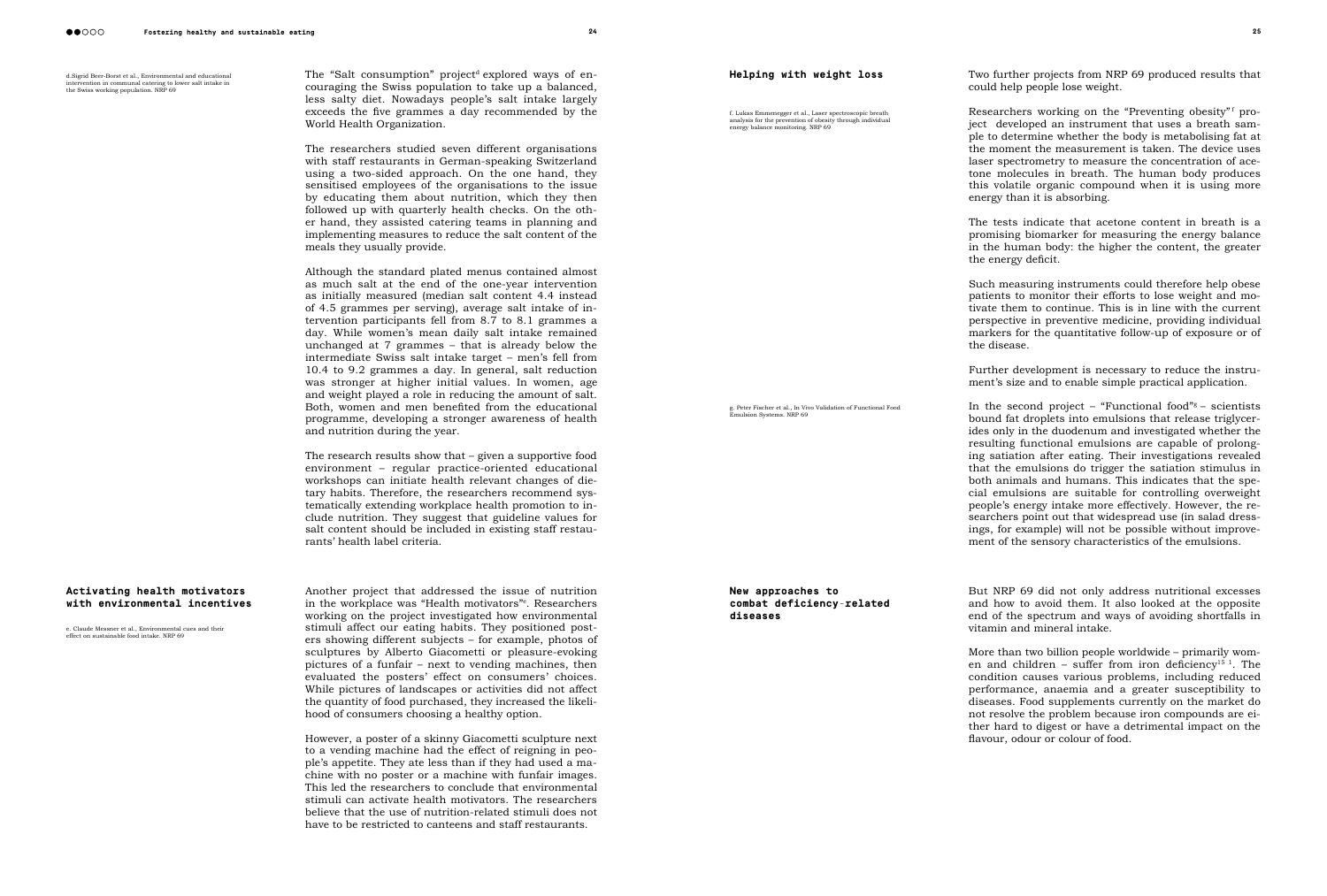h. Raffaele Mezzenga et al., Nanostructured minerals for food and nutrition applications: Enhancing aqueous<br>dispersibility, sensory stability and bioavailability of Fe/Zn<br>nanostructures using biomineralization on proteins. NRP 69 A research group working on NRP 69 developed a new, nanotechnology-based approach to adding the trace element iron to foodh. Although iron nanoparticles have a good bioavailability and do not affect taste, they do frequently oxidise and form aggregates, so that the body can no longer utilise them.

The researchers have developed a hybrid material that stabilises the iron nanoparticles. The nanoparticles adhere to what are known as amyloid fibres. These consist of the edible milk protein beta lactoglobulin, a by-product of cheese production. In tests on rats, the researchers established that the iron nanoparticles do not re-dissolve until they enter the acidic environment of the stomach, after which they are rapidly absorbed by the body.

The research group conducting the "Dietary fibre" project analysed the chemical properties of beta-glucan in cereals. This dietary fibre helps to reduce the blood cholesterol level and to control blood sugar. The researchers analysed the effects of food processing on beta-glucan as well as on several specific molecular interactions involving beta-glucan.

Because the new hybrid material is not only taste-neutral but has a long shelf life and is cheap to produce, the researchers feel that their invention has significant potential as a way of combating iron deficiency – especially in lesser developed countries, where the condition is particularly widespread.

The "Vitamin D"j project investigated the vitamin D status of expectant mothers in Switzerland and found that more than half of the pregnant women had too little vitamin D in their blood. The lack of vitamin D during pregnancy is the most important determinant factor for infantile rickets and may also result in poor foetal and neonatal growth $16$ .

The researchers conclude that Swiss guidelines on vitamin supplementation as they currently stand do not adequately protect pregnant women against vitamin D deficiency, either because the recommended doses are too low or, more likely, women do not take their supplements regularly. Medical practitioners need to pay greater attention to vitamin D supplementation during pregnancy.

The project increased our understanding about the beneficial effects of beta-glucan on health, owing to its interactions with iron and mucin, for example. The researchers call on decision-makers and practitioners to invest more effort in encouraging consumers to gain a better understanding of the components of food. They also invite industry to apply the knowledge gained from the work on this dietary fibre to produce tailor-made foods for individuals suffering from cardiovascular disease, diabetes and obesity.

The Swiss population's eating habits have far-reaching consequences. The way that food is produced, processed and consumed not only influences human health, it also has repercussions for the environment, the economy and society as a whole<sup>17</sup>. Researchers working on the "Recommendations for sustainable and healthy diets" projectk modelled various future scenarios in a bid to assess these impacts with greater accuracy. The models show that reducing meat consumption would lead to people following a healthier diet and a food production system that is environmentally and socially more sustainable.

The first scenario assumes that in 2050 the Swiss population will be following the recommendations of the Swiss food pyramid. By contrast, the second scenario, "FeedNoFood", envisages eating habits that are primarily driven by environmental awareness. This scenario assumes that in 2050 livestock in Switzerland will have a diet consisting entirely of grass and food processing by-products. The current situation, in which the production of animal feed and of human food are in competition, will have ceased to exist. Both, the pyramid and the "FeedNoFood" scenarios, are based on the assumption that the Swiss population will be eating less meat and more pulses by 2050. The third scenario envisages no change in the country's eating habits.

The median level of vitamin D in the blood was higher in summer than in winter. Women from Ticino – the sunniest part of the country – had a lower risk of developing vitamin D deficiency than women from Zurich. Women with dark skin types were particularly prone to low vitamin D levels.

In addition, the analysis suggested that the net self-sufficiency of the Swiss food sector is likely to increase as a result of falling imports of fodder for meat production, and consumers' food expenditure will decrease as their expenditure on expensive animal products decreases. At the macroeconomic level, however, such a change would result in lower added value for the Swiss food sector.

#### **Improving vitamin D intake during pregnancy**

i. Sabine Rohrmann et al., Evaluation of Vitamin D Status ,<br>and Its Determinants in Switzerland, NRP 69.

#### **Understanding beneficial effects of beta-glucan**

[i. Laura Nyström et al., Beta-glucan processing for](http://www.nrp69.ch/en/projects/how-can-healthy-products-remain-affordable/project-dietary-fibres)  [improved molecular interactions. NRP 69](http://www.nrp69.ch/en/projects/how-can-healthy-products-remain-affordable/project-dietary-fibres)

k Matthias Stolze et al. Sustainable and healthy diets: [Trade-offs and synergies. NRP 69](http://www.nrp69.ch/en/projects/cross-cutting-projects/project-diets-of-the-future)

> The analysis showed that the two alternative future scenarios basically imply similar adjustments in eating habits. In both cases, meat consumption is significantly reduced and compensated with pulses. This change generates positive synergies between sustainability and public health: a diet with less meat is healthier and at the same time improves the ecological and social sustainability of food production.

#### **Groundwork for a healthy and sustainable diet**